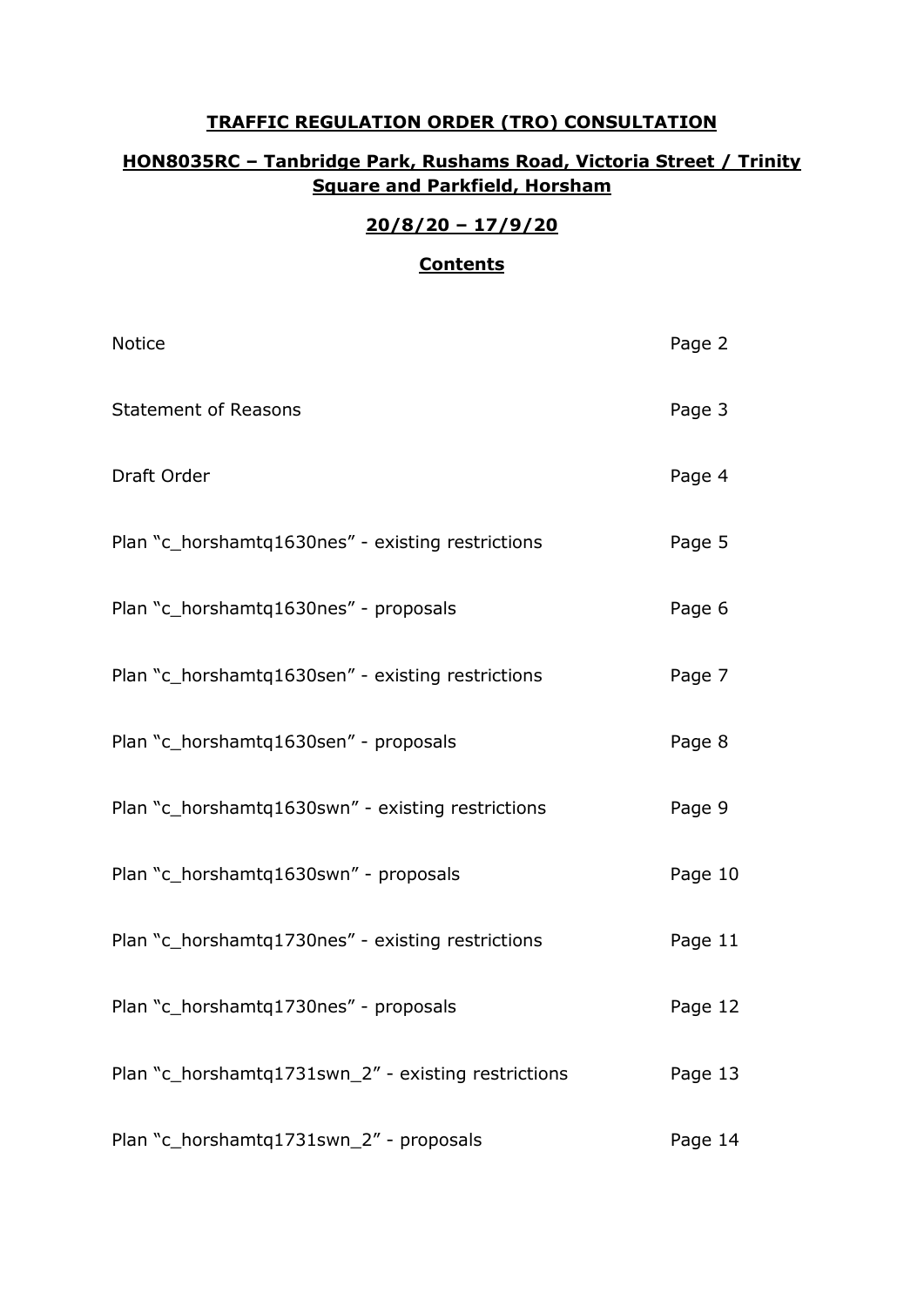### **WEST SUSSEX COUNTY COUNCIL**

### **((HORSHAM DISTRICT) (PARKING PLACES AND TRAFFIC REGULATION) (CONSOLIDATION NO. 2) ORDER 2006)**

#### **(TANBRIDGE PARK RPS AMENDMENT) ORDER 2020**

**NOTICE** is hereby given that West Sussex County Council propose to make a permanent Order under the provisions of the Road Traffic Regulation Act 1984, the effect of which will be to make some alterations and additions to the Horsham Residents Parking Scheme. These amendments are to:

- (i) a length of prohibition of waiting at all times (double yellow lines) on Rushams Road west of North Parade; and
- (ii) additional residents parking bays on the unrestricted sections of Tanbridge Park, Victoria Street/Trinity Square and Parkfield

The consultation for this proposal will start on 20 August 2020 and, AT THAT TIME, full details of the proposals in this Notice can be viewed on the Traffic Regulation Order pages of the West Sussex County Council website. The website includes a response form for comments or objections.

Due to current social distancing requirements, paper copies of documents will not be available to view in council offices or libraries. People without access to a computer who wish to view details of the scheme should telephone the West Sussex County Council Contact Centre on 01243 642105 to receive the documents by post.

Any objections or comments about the proposals must be received by 17 September 2020. These may be sent via the response form on the website, in writing to: TRO Team, West Sussex County Council, The Grange, Tower Street, Chichester, PO19 1RH; or by e-mail to: [tro.team@westsussex.gov.uk.](mailto:tro.team@westsussex.gov.uk) quoting the reference TRO/HON8035/RC. Only correspondence including a full name and address will be considered.

Dated this 20 August 2020

Director of Law & Assurance County Hall Chichester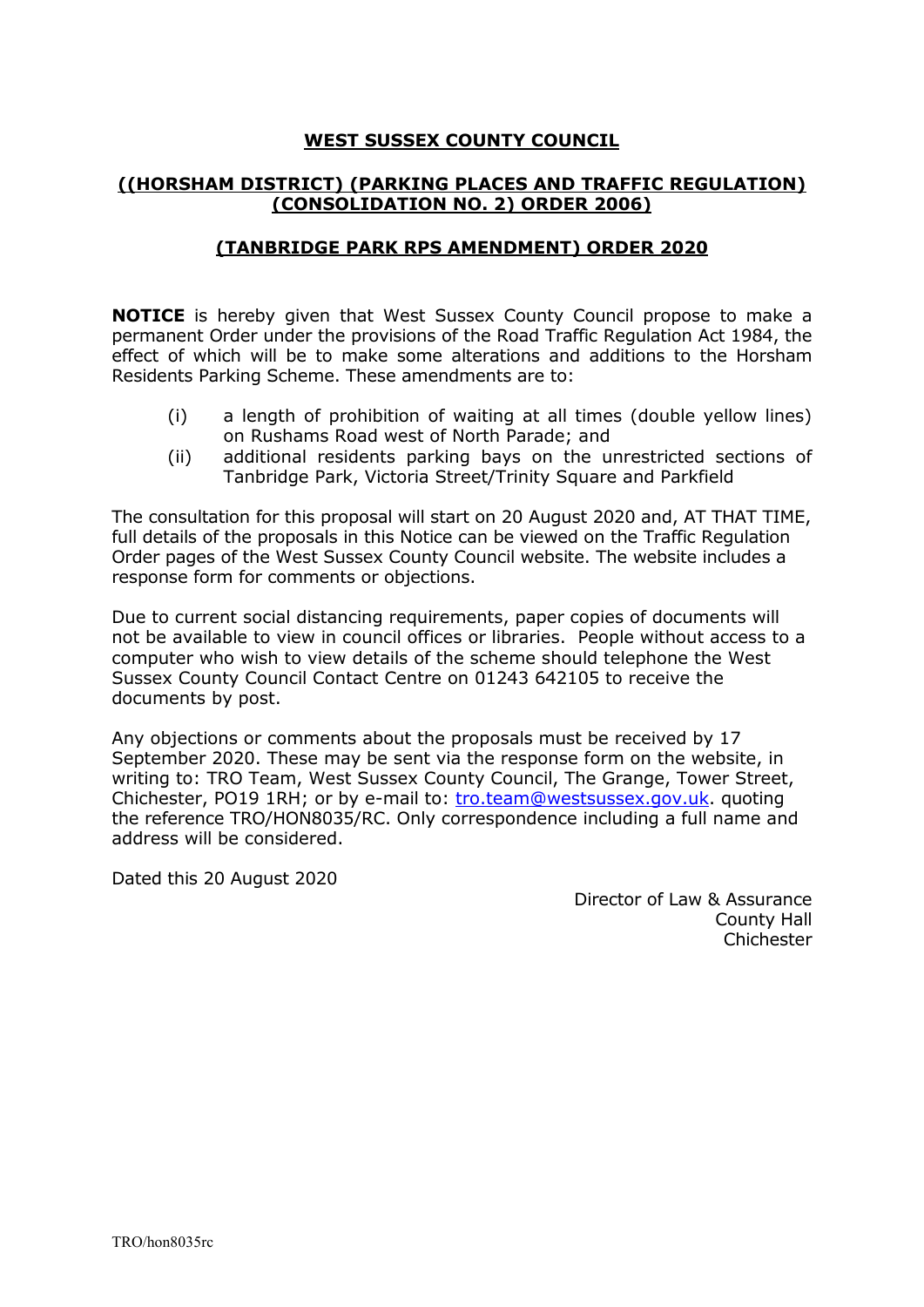#### **WEST SUSSEX COUNTY COUNCIL ((HORSHAM DISTRICT) (PARKING PLACES AND TRAFFIC REGULATION) (CONSOLIDATION NO. 2) ORDER 2006) (TANBRIDGE PARK RPS AMENDMENT) ORDER 2020**

### **STATEMENT OF REASONS FOR PROPOSING TO MAKE THE ORDER**

The County Council in exercise of their powers under the Road Traffic Regulation Act 1984, propose to introduce a permanent Order the effect of which will be to make some alterations and additions to the Horsham RPS. These amendments are to introduce:

- (i) a length of prohibition of waiting at all times (double yellow lines) on Rushams Road, west of North Parade; and
- (ii) additional residents parking bays on the unrestricted sections of Tanbridge Park, Victoria Street/Trinity Square and Parkfield

As part of the on-going maintenance of the RPS (Residents Parking Scheme) in Horsham the parking and waiting restrictions are kept under review. Additional lengths of residents parking bays are proposed on the unrestricted sections of Tanbridge Park, Victoria Street/Trinity Square and Parkfield to maximise the parking capacity for residents, enabling them to park nearer their homes.

It is also proposed to introduce a length of double yellow lines on Rushams Road near the junction with Northern Parade. This is because cars turning onto Northern Parade tend to queue alongside the parked cars in Rushams Road so cars turning into Rushams Road are then met with oncoming stationary and moving traffic in their lane.

This Order is proposed to avoid danger to persons or other traffic using the roads or for preventing the likelihood of any such danger arising, and to facilitate the passage of traffic.

| Plan Nos. |                  |                  |
|-----------|------------------|------------------|
| TQ1630NES | <b>TO1630SEN</b> | <b>TO1630SWN</b> |
| TQ1730NES | <b>TQ1731SWN</b> |                  |

show the lengths of roads, which are the subject of the proposed Order.

Director of Law & Assurance County Hall Chichester

August 2020

Plan Nos.